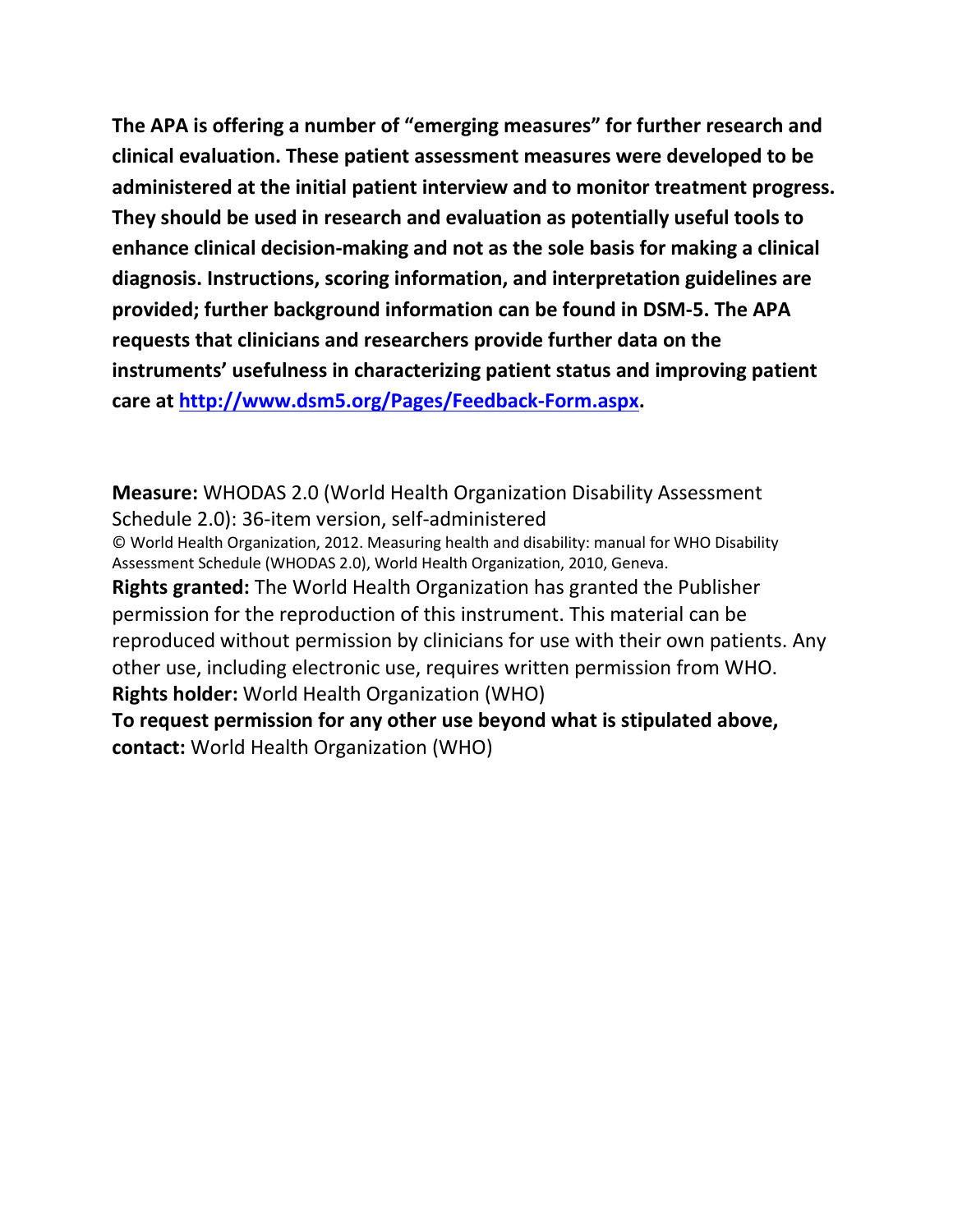## **WHODAS 2.0**

#### **World Health Organization Disability Assessment Schedule 2.0**

36-item version, self-administered

**Patient Name:** \_\_\_\_\_\_\_\_\_\_\_\_\_\_\_\_\_\_\_\_\_\_\_\_\_\_\_ Age: \_\_\_\_\_\_\_ Sex: □ Male □ Female Date: \_\_\_\_\_\_\_\_\_\_\_\_\_

 $\blacksquare$ 

This questionnaire asks about difficulties due to health/mental health conditions. Health conditions include **diseases or illnesses, other health problems that may be short or long lasting, injuries, mental or emotional problems, and problems with alcohol or drugs.** Think back over the **past 30 days** and answer these questions thinking about how much difficulty you had doing the following activities. For each question, please circle only **one** response.

|                                                           |                                                                          |              |                |          |        |                         | <b>Clinician Use Only</b> |                        |                            |
|-----------------------------------------------------------|--------------------------------------------------------------------------|--------------|----------------|----------|--------|-------------------------|---------------------------|------------------------|----------------------------|
|                                                           | Numeric scores assigned to each of the items:                            | $\mathbf{1}$ | $\overline{2}$ | 3        | 4      | 5                       |                           |                        |                            |
| In the last 30 days, how much difficulty did you have in: |                                                                          |              |                |          |        |                         | Raw Item<br>Score         | Raw<br>Domain<br>Score | Average<br>Domain<br>Score |
| <b>Understanding and communicating</b>                    |                                                                          |              |                |          |        |                         |                           |                        |                            |
| D1.1                                                      | Concentrating on doing something for ten                                 | None         | Mild           | Moderate | Severe | Extreme or              |                           |                        |                            |
|                                                           | minutes?                                                                 |              |                |          |        | cannot do               |                           |                        |                            |
| D1.2                                                      | Remembering to do important things?                                      | None         | Mild           | Moderate | Severe | Extreme or<br>cannot do |                           |                        |                            |
| D1.3                                                      | Analyzing and finding solutions to problems in<br>day-to-day life?       | None         | Mild           | Moderate | Severe | Extreme or<br>cannot do |                           |                        |                            |
| D1.4                                                      | Learning a new task, for example, learning how<br>to get to a new place? | None         | Mild           | Moderate | Severe | Extreme or<br>cannot do |                           | 30                     | 5                          |
| D1.5                                                      | Generally understanding what people say?                                 | None         | Mild           | Moderate | Severe | Extreme or<br>cannot do |                           |                        |                            |
| D1.6                                                      | Starting and maintaining a conversation?                                 | None         | Mild           | Moderate | Severe | Extreme or<br>cannot do |                           |                        |                            |
|                                                           | <b>Getting around</b>                                                    |              |                |          |        |                         |                           |                        |                            |
| D2.1                                                      | Standing for long periods, such as 30 minutes?                           | None         | Mild           | Moderate | Severe | Extreme or<br>cannot do |                           |                        |                            |
| D <sub>2.2</sub>                                          | Standing up from sitting down?                                           | None         | Mild           | Moderate | Severe | Extreme or<br>cannot do |                           |                        |                            |
| D2.3                                                      | Moving around inside your home?                                          | None         | Mild           | Moderate | Severe | Extreme or<br>cannot do |                           | 25                     | 5                          |
| D <sub>2.4</sub>                                          | Getting out of your home?                                                | None         | Mild           | Moderate | Severe | Extreme or<br>cannot do |                           |                        |                            |
| D <sub>2.5</sub>                                          | Walking a long distance, such as a kilometer (or<br>equivalent)?         | None         | Mild           | Moderate | Severe | Extreme or<br>cannot do |                           |                        |                            |
| Self-care                                                 |                                                                          |              |                |          |        |                         |                           |                        |                            |
| D3.1                                                      | Washing your whole body?                                                 | None         | Mild           | Moderate | Severe | Extreme or<br>cannot do |                           |                        |                            |
| D3.2                                                      | Getting dressed?                                                         | None         | Mild           | Moderate | Severe | Extreme or<br>cannot do |                           |                        |                            |
| D3.3                                                      | Eating?                                                                  | None         | Mild           | Moderate | Severe | Extreme or<br>cannot do |                           | 20                     | 5                          |
| D3.4                                                      | Staying by yourself for a few days?                                      | None         | Mild           | Moderate | Severe | Extreme or<br>cannot do |                           |                        |                            |
| <b>Getting along with people</b>                          |                                                                          |              |                |          |        |                         |                           |                        |                            |
| D4.1                                                      | Dealing with people you do not know?                                     | None         | Mild           | Moderate | Severe | Extreme or<br>cannot do |                           |                        |                            |
| D4.2                                                      | Maintaining a friendship?                                                | None         | Mild           | Moderate | Severe | Extreme or<br>cannot do |                           |                        |                            |
| D4.3                                                      | Getting along with people who are close to<br>you?                       | None         | Mild           | Moderate | Severe | Extreme or<br>cannot do |                           | 25                     | 5                          |
| D4.4                                                      | Making new friends?                                                      | None         | Mild           | Moderate | Severe | Extreme or<br>cannot do |                           |                        |                            |
| D4.5                                                      | Sexual activities?                                                       | None         | Mild           | Moderate | Severe | Extreme or<br>cannot do |                           |                        |                            |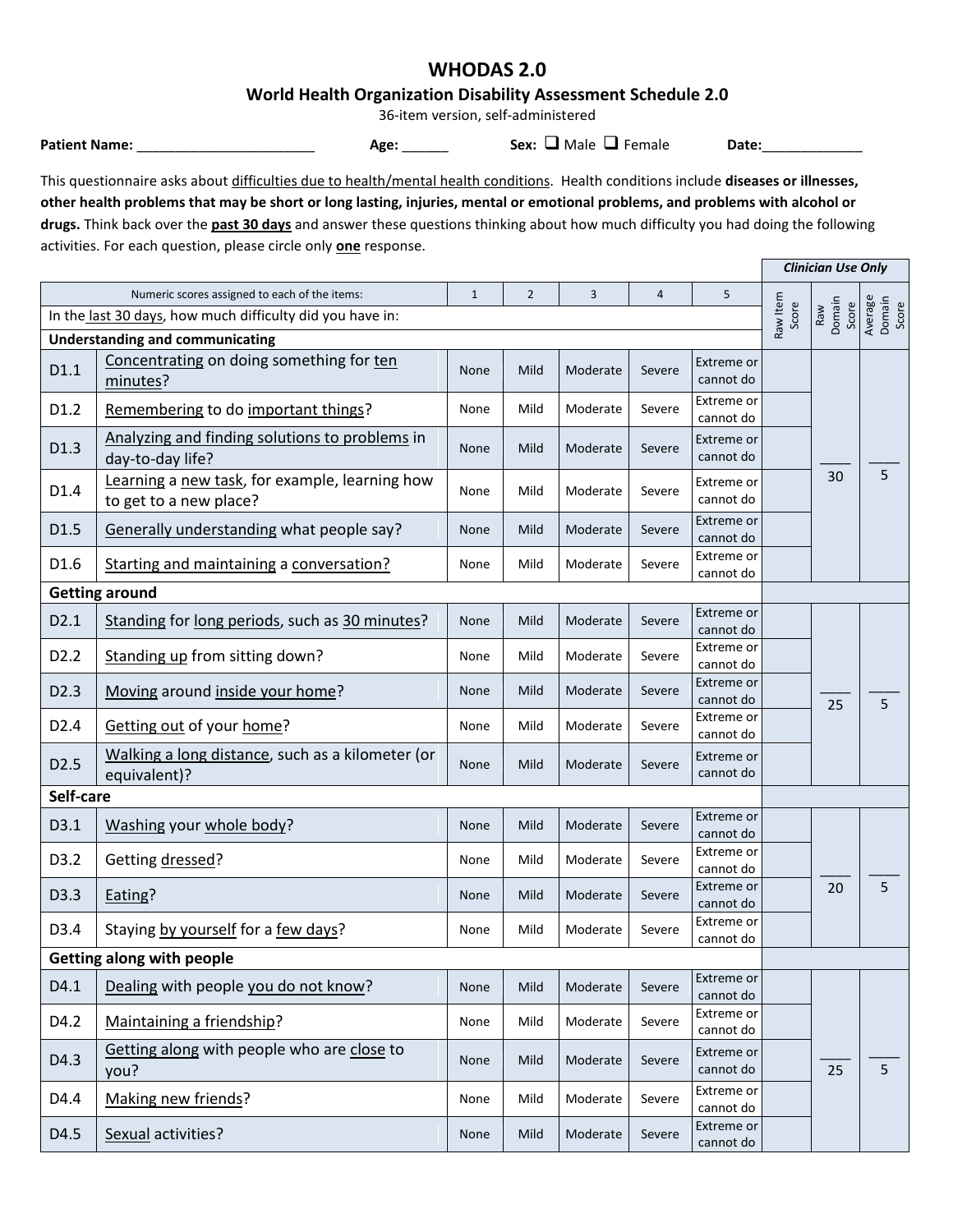|                                                                                                                               |                                                                                                                                                                               |              |                |          |                |                         | <b>Clinician Use Only</b> |                            |                |
|-------------------------------------------------------------------------------------------------------------------------------|-------------------------------------------------------------------------------------------------------------------------------------------------------------------------------|--------------|----------------|----------|----------------|-------------------------|---------------------------|----------------------------|----------------|
|                                                                                                                               | Numeric scores assigned to each of the items:                                                                                                                                 | $\mathbf{1}$ | $\overline{2}$ | 3        | $\overline{4}$ | 5                       |                           |                            |                |
| In the last 30 days, how much difficulty did you have in:                                                                     |                                                                                                                                                                               |              |                |          |                | Raw Item<br>Score       | Raw<br>Domain<br>Score    | Average<br>Domain<br>Score |                |
| Life activities-Household                                                                                                     |                                                                                                                                                                               |              |                |          |                |                         |                           |                            |                |
| D5.1                                                                                                                          | Taking care of your household responsibilities?                                                                                                                               | None         | Mild           | Moderate | Severe         | Extreme or              |                           |                            |                |
|                                                                                                                               |                                                                                                                                                                               |              |                |          |                | cannot do<br>Extreme or |                           |                            |                |
| D5.2                                                                                                                          | Doing most important household tasks well?                                                                                                                                    | None         | Mild           | Moderate | Severe         | cannot do               |                           |                            |                |
| D5.3                                                                                                                          | Getting all of the household work done that<br>you needed to do?                                                                                                              | None         | Mild           | Moderate | Severe         | Extreme or<br>cannot do |                           | 20                         | 5              |
| D5.4                                                                                                                          | Getting your household work done as quickly as<br>needed?                                                                                                                     | None         | Mild           | Moderate | Severe         | Extreme or<br>cannot do |                           |                            |                |
|                                                                                                                               | Life activities-School/Work                                                                                                                                                   |              |                |          |                |                         |                           |                            |                |
| If you work (paid, non-paid, self-employed) or go to school, complete questions D5.5-D5.8, below.<br>Otherwise, skip to D6.1. |                                                                                                                                                                               |              |                |          |                |                         |                           |                            |                |
|                                                                                                                               | Because of your health condition, in the past 30 days, how much difficulty did you have in:                                                                                   |              |                |          |                |                         |                           |                            |                |
| D5.5                                                                                                                          | Your day-to-day work/school?                                                                                                                                                  | None         | Mild           | Moderate | Severe         | Extreme or<br>cannot do |                           |                            |                |
| D5.6                                                                                                                          | Doing your most important work/school tasks<br>well?                                                                                                                          | None         | Mild           | Moderate | Severe         | Extreme or<br>cannot do |                           |                            |                |
| D5.7                                                                                                                          | Getting all of the work done that you need to<br>do?                                                                                                                          | None         | Mild           | Moderate | Severe         | Extreme or<br>cannot do |                           | 20                         | 5              |
| D5.8                                                                                                                          | Getting your work done as quickly as needed?                                                                                                                                  | None         | Mild           | Moderate | Severe         | Extreme or<br>cannot do |                           |                            |                |
| <b>Participation in society</b>                                                                                               |                                                                                                                                                                               |              |                |          |                |                         |                           |                            |                |
| In the past 30 days:                                                                                                          |                                                                                                                                                                               |              |                |          |                |                         |                           |                            |                |
| D6.1                                                                                                                          | How much of a problem did you have in joining<br>in community activities (for example, festivities,<br>religious, or other activities) in the same way as<br>anyone else can? | None         | Mild           | Moderate | Severe         | Extreme or<br>cannot do |                           |                            |                |
| D6.2                                                                                                                          | How much of a problem did you have because<br>of barriers or hindrances around you?                                                                                           | None         | Mild           | Moderate | Severe         | Extreme or<br>cannot do |                           |                            |                |
| D6.3                                                                                                                          | How much of a problem did you have living<br>with dignity because of the attitudes and<br>actions of others?                                                                  | None         | Mild           | Moderate | Severe         | Extreme or<br>cannot do |                           |                            |                |
| D6.4                                                                                                                          | How much time did you spend on your health<br>condition or its consequences?                                                                                                  | None         | Some           | Moderate | A Lot          | Extreme or<br>cannot do |                           | 40                         | 5 <sup>5</sup> |
| D6.5                                                                                                                          | How much have you been emotionally affected<br>by your health condition?                                                                                                      | None         | Mild           | Moderate | Severe         | Extreme or<br>cannot do |                           |                            |                |
| D6.6                                                                                                                          | How much has your health been a drain on the<br>financial resources of you or your family?                                                                                    | None         | Mild           | Moderate | Severe         | Extreme or<br>cannot do |                           |                            |                |
| D6.7                                                                                                                          | How much of a problem did your family have<br>because of your health problems?                                                                                                | None         | Mild           | Moderate | Severe         | Extreme or<br>cannot do |                           |                            |                |
| D6.8                                                                                                                          | How much of a problem did you have in doing<br>things by yourself for relaxation or pleasure?                                                                                 | None         | Mild           | Moderate | Severe         | Extreme or<br>cannot do |                           |                            |                |
|                                                                                                                               |                                                                                                                                                                               |              |                |          |                |                         |                           |                            |                |

General Disability Score (Total): 180

© World Health Organization, 2012. All rights reserved. Measuring health and disability: manual for WHO Disability Assessment Schedule (WHODAS 2.0), World Health Organization, 2010, Geneva.

The World Health Organization has granted the Publisher permission for the reproduction of this instrument. This material can be reproduced without permission by clinicians for use with their own patients. Any other use, including electronic use, requires written permission from WHO.

<sup>5</sup>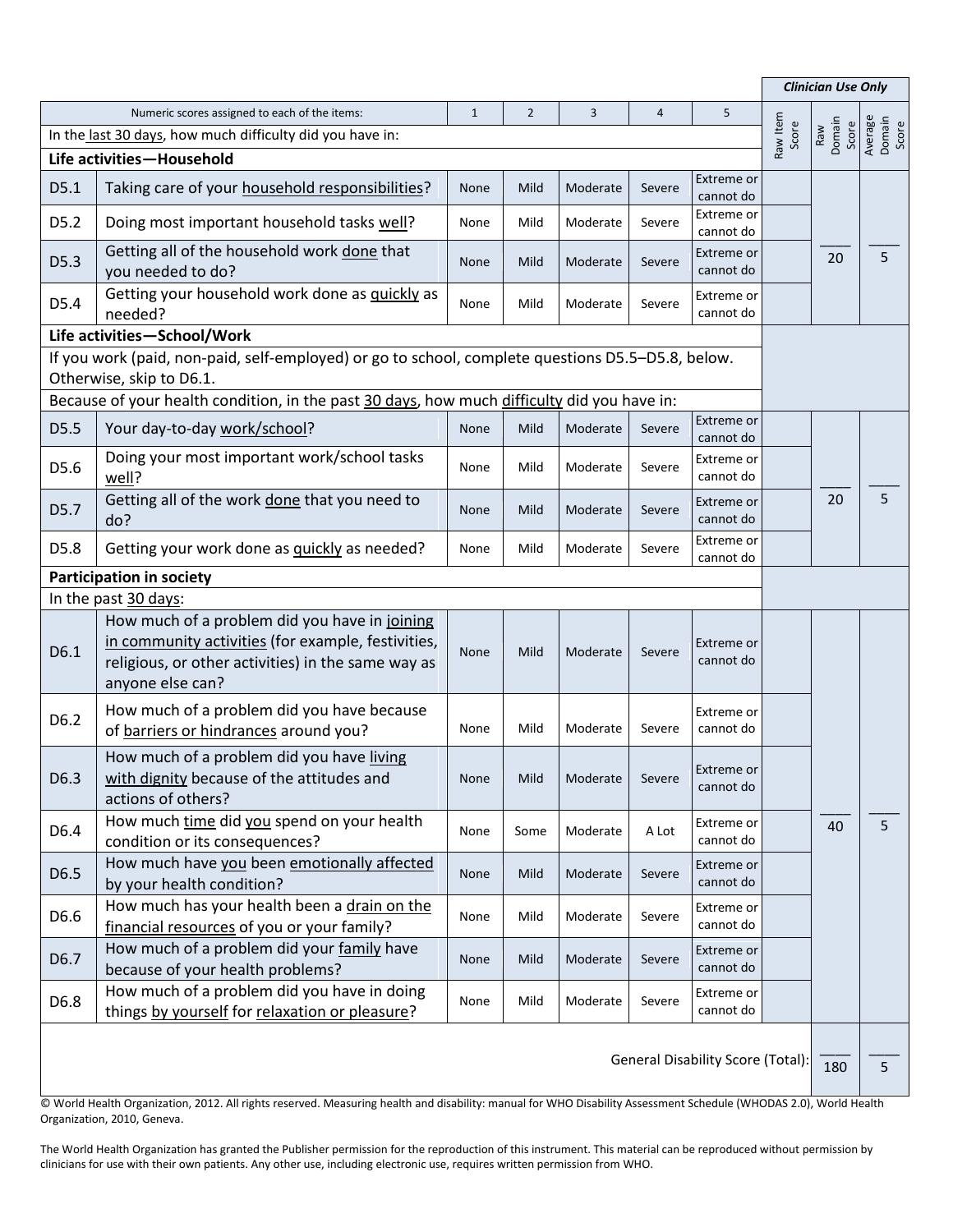# **WHODAS 2.0**

#### **World Health Organization Disability Assessment Schedule 2.0**

36-item version, self-administered

The adult self-administered version of the World Health Organization Disability Assessment Schedule 2.0 (WHODAS 2.0) is a 36-item measure that assesses disability in adults age 18 years and older. It assesses disability across six domains, including understanding and communicating, getting around, self-care, getting along with people, life activities (i.e., household, work, and/or school activities), and participation in society. If the adult individual is of impaired capacity and unable to complete the form (e.g., a patient with dementia), a knowledgeable informant may complete the proxy-administered version of the measure, which is available at [www.psychiatry.org/dsm5.](http://www.psychiatry.org/dsm5) Each item on the self-administered version of the WHODAS 2.0 asks the individual to rate how much difficulty he or she has had in specific areas of functioning during the past 30 days.

#### **WHODAS 2.0 Scoring Instructions Provided by World Health Organization**

**WHODAS 2.0 Summary Scores:** There are two basic options for computing the summary scores for the WHODAS 2.0 36-item full version.

**Simple**: The scores assigned to each of the items—"none" (1), "mild" (2), "moderate" (3), "severe" (4), and "extreme" (5)—are summed. This method is referred to as simple scoring because the scores from each of the items are simply added up without recoding or collapsing of response categories; thus, there is no weighting of individual items. This approach is practical to use as a hand-scoring approach, and may be the method of choice in busy clinical settings or in paper-and-pencil interview situations. As a result, the simple sum of the scores of the items across all domains constitutes a statistic that is sufficient to describe the degree of functional limitations.

**Complex**: The more complex method of scoring is called "item-response-theory" (IRT)–based scoring. It takes into account multiple levels of difficulty for each WHODAS 2.0 item. It takes the coding for each item response as "none," "mild," "moderate," "severe," and "extreme" separately, and then uses a computer to determine the summary score by differentially weighting the items and the levels of severity. The computer program is available from the WHO Web site. The scoring has three steps:

- Step 1—Summing of recoded item scores within each domain.
- Step 2—Summing of all six domain scores.
- Step 3—Converting the summary score into a metric ranging from 0 to 100 (where  $0 = no$  disability;  $100 = full$  disability).

**WHODAS 2.0 Domain Scores:** WHODAS 2.0 produces domain-specific scores for six different functioning domains: cognition, mobility, self-care, getting along, life activities (household and work/school) and participation.

**WHODAS 2.0 Population Norms:** For the population norms for IRT-based scoring of the WHODAS 2.0 and for the population distribution of IRT-based scores for WHODAS 2.0, please see [http://www.who.int/classifications/icf/Pop\\_norms\\_distrib\\_IRT\\_scores.pdf](http://www.who.int/classifications/icf/Pop_norms_distrib_IRT_scores.pdf)

### **Additional Scoring and Interpretation Guidance for DSM-5 Users**

The clinician is asked to review the individual's response on each item on the measure during the clinical interview and to indicate the self-reported score for each item in the section provided for "Clinician Use Only." However, if the clinician determines that the score on an item should be different based on the clinical interview and other information available, he or she may indicate a corrected score in the raw item score box. Based on findings from the DSM-5 Field Trials in adult patient samples across six sites in the United States and one in Canada, DSM-5 recommends calculation and use of average scores for each domain and for general disability. The **average scores** are comparable to the WHODAS 5-point scale, which allows the clinician to think of the individual's disability in terms of none (1), mild (2), moderate (3), severe (4), or extreme (5). The average domain and general disability scores were found to be reliable, easy to use, and clinically useful to the clinicians in the DSM-5 Field Trials. The **average domain score** is calculated by dividing the raw domain score by the number of items in the domain (e.g.,